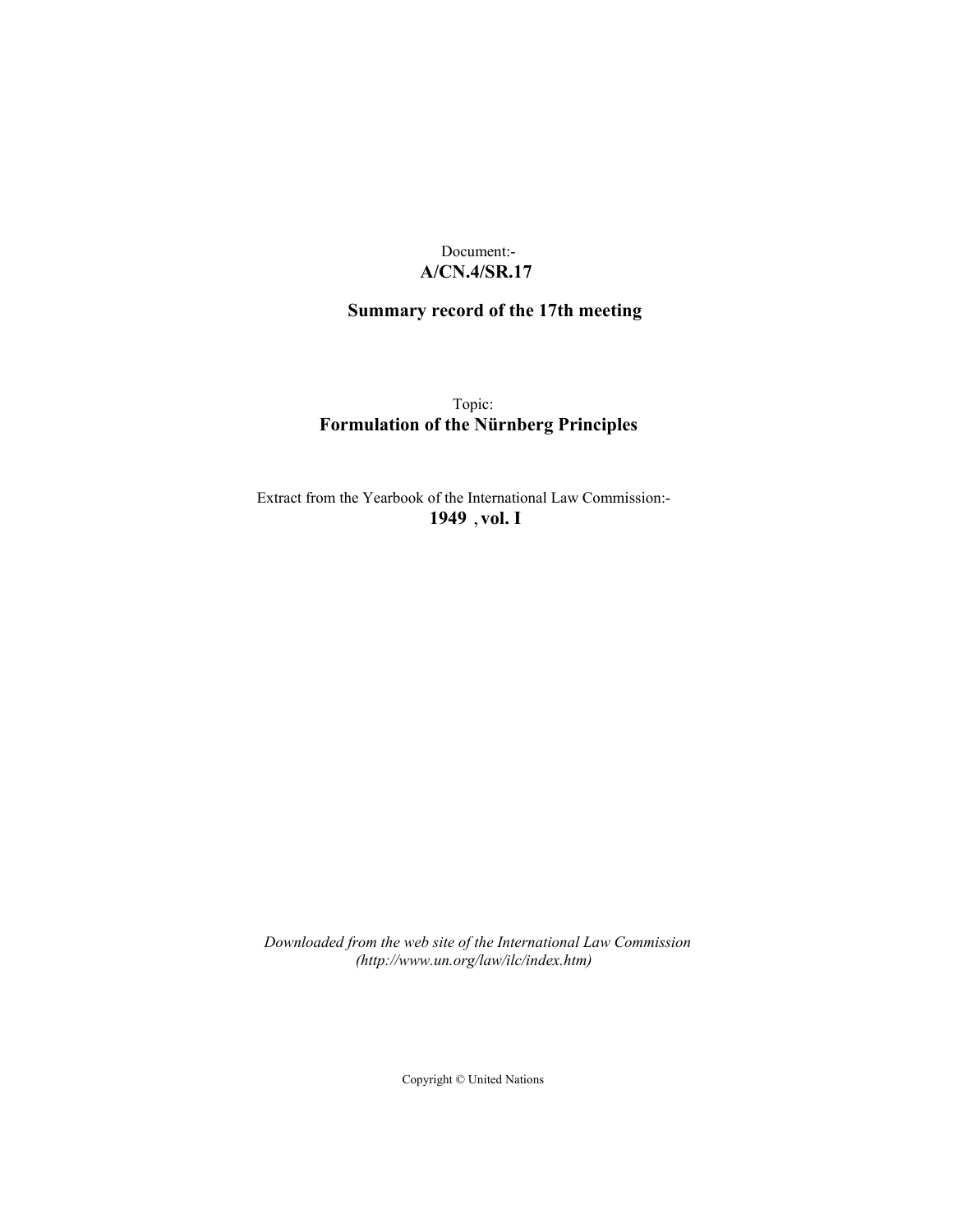the rights and duties of States. With regard to article 9, he proposed that it should be considered together with the preamble, since it was not concerned with a specific right or duty, but rather with a general statement on the rights and duties of States.

*The Chairman's two proposals were adopted unanimously.*

#### **Formation of a committee**

112. The CHAIRMAN pointed out that, although most of the twenty-four articles submitted to the Commission had been adopted in principle, many questions remained to be solved; the most important were the following:

(1) The preamble, which would have to be worded to take into account Mr. Scelle's draft, article 9 and various ideas arising out of the Panamanian draft;

(2) The question whether the declaration on the rights and duties of States should consist of " articles " or ': paragraphs ";

(3) The order of these articles or paragraphs; (4) The style;

(5) The question of the various sub-titles;

(6) A study of the phraseology, in order to achieve uniform texts in the various languages.

113. All these questions involved the consideration of the draft as a whole. In order to do this, it might be advisable to set up a small committee which would report to the Commission as soon as possible after having studied the draft and drawn up a new text. In accordance with the Committee's report, the Commission would decide whether it could proceed to prepare a final draft during its current session or whether that task should be postponed until the second session.

114. The Chairman decided, in accordance with the usual procedure, that the committee should be composed of the following members: Sir Benegal Rau (Chairman), Mr. Alfaro, Mr. Brierly and Mr. Scelle. He recalled that the Committee's special task was the study of the various questions he had enumerated.

115. Mr. KORETSKY thought it would be well to specify whether the committee was merely to prepare the way for a second reading of the draft declaration or whether it was to draw up a final draft, which would be submitted as such to the General Assembly, He thought the first solution preferable, unless the committee could draw up a text which it would recommend for submission to the Assembly.

116. The CHAIRMAN agreed with Mr. Koretsky and thought that the Commission should give the committee a free hand. He specified that Mr. Hsu's first proposal would be referred to the committee.

The meeting rose at 6.05 p.m.

# **17th MEETING**

*Monday, 9 May 1949, at 3 p.m.*

#### **CONTENTS**

| Formulation of the principles recognized in the<br>Charter of the Nürnberg Tribunal and in the<br>judgment of the Tribunal $(A/CN, 4/5)$ | r u ve |
|------------------------------------------------------------------------------------------------------------------------------------------|--------|
| General discussion 129                                                                                                                   |        |
| Method of work and establishment of a                                                                                                    |        |
| committee $\ldots$ , $\ldots$ , $\ldots$ , $\ldots$ , $134$                                                                              |        |

*Chairman:* Mr. Manley 0. HUDSON. *Rapporteur:* Mr. Gilberto AMADO.

<u>a a</u> an I

*Present:*

*Members:* Mr. Ricardo J. ALFARO, Mr. James L. BRIERLY, Mr. Roberto Córdova, Mr. J. P. A. FRANCOIS, Mr. Shuhsi Hsu, Mr. VLADIMIR M. KORETSKY, Sir Benegal N. RAU, Mr. A. E. F. SANDSTRÖM, Mr. Georges SCELLE, Mr. Jean SPIROPOULOS, Mr. Jesús María YEPES.

*Secretariat:* Mr. LIANG, Director of the Division for the Development and Codification of International Law, Secretary to the Commission.

### **Formulation of the principles recognized in the Charter of the Niirnberg Tribunal and in the judgment of the Tribunal (A/CN.4/5)**

#### GENERAL DISCUSSION

1. The CHAIRMAN invited the Commission to begin the discussion of item 3 on the agenda, which included the following two paragraphs:

(a) Formulation of the principles recognized in the Charter of the Nürnberg Tribunal and in the judgment of the Tribunal.

*(b)* Preparation of a draft code of offences against the peace and security of mankind.

2. Those two questions had been included in the agenda in pursuance of resolution 177 (II) of the General Assembly dated 21 November 1947 (See A/CN.4/5, p. 33). Previously, by its resolution  $95$  (I) of 11 December 1946 (See A/CN.4/5, pp. 14 and 15), the General Assembly had already affirmed " the principles of international law recognized by the Charter of the Niirnberg Tribunal and the judgment of the Tribunal" and had referred the matter to the Committee on the Progressive Development of International Law and its Codification.

3. The report of that Committee  $(A/AC. 10/52;$ also A/CN.4/5, pp. 18 and 19) proposed that the General Assembly should request the International Law Commission to prepare a draft Convention incorporating the principles of international law recognized by the Charter of the Niirnberg Tribunal and sanctioned by the judgment of that

*Page*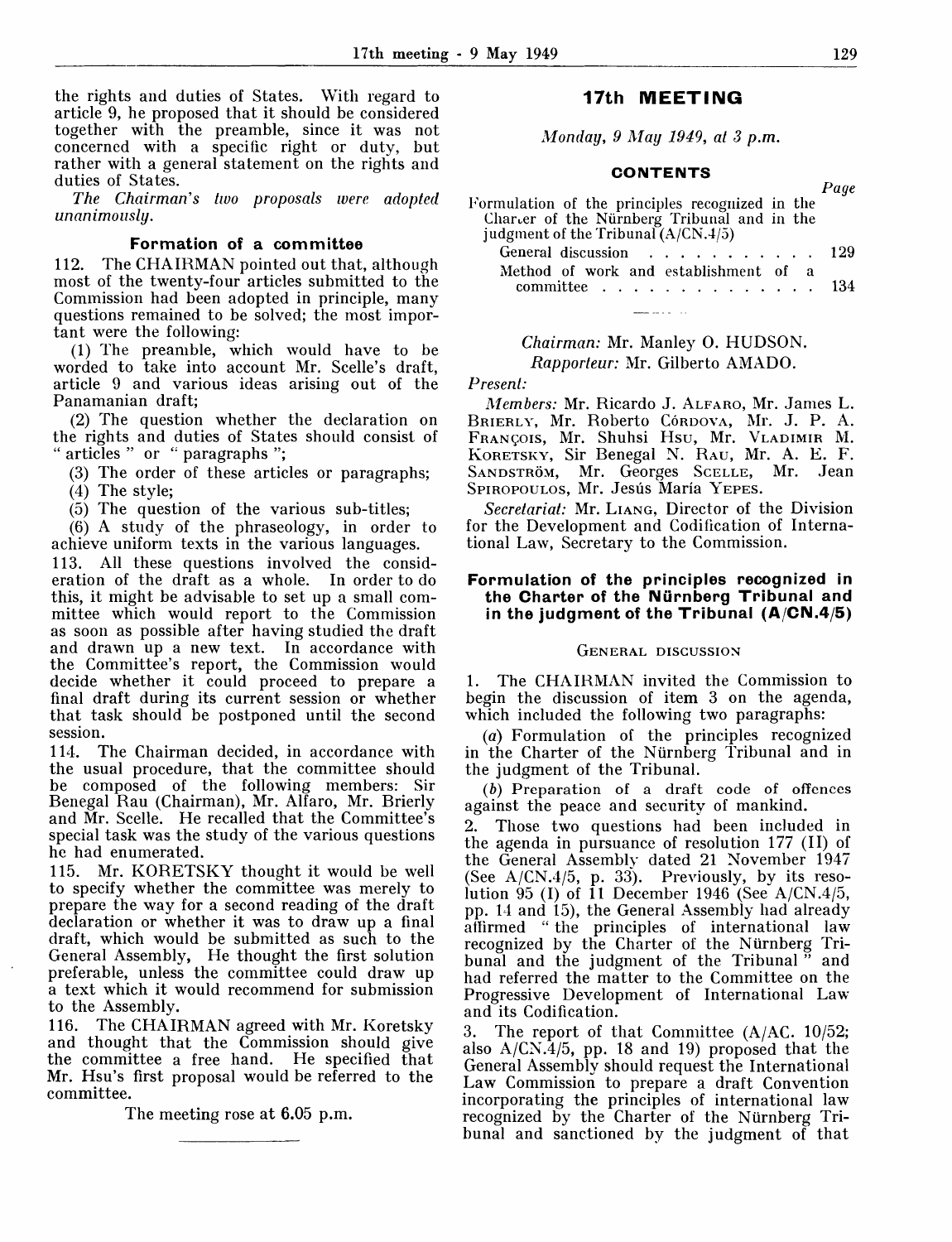Tribunal, and a detailed draft plan of general codification of offences against the peace and The Commission also drew the Assembly's attention to the possible advantages of establishing an international judicial authority with competence to exercise jurisdiction over such crimes. That last recommendation had entirely disappeared from the text of resolution  $177$  (II), and the first two had under-<br>gone modifications. Thus, the resolution was Thus, the resolution was drawn up in more imperative terms than the draft: instead of merely inviting it to prepare drafts, the Assembly " decides to entrust " to the Commission the formulation of the Niirnberg principles and " directs " it at the same time to carry out that task and prepare a draft code of offences against the peace and security of mankind. Of those two tasks only the first should be discussed at the present meeting.

4. The Commission was therefore directed to formulate and not to study critically the principles of international law recognized in the Charter of the Niirnberg Tribunal and in the judgment of the Tribunal. The Tribunal had, moreover, introduced only a few changes into the principles of the Charter. Only on two points had there been a slight deviation from them: first, when, by a restrictive interpretation, the Tribunal decided not to take account of the crimes against humanity committed before the beginning of the 1939 war; and secondly, when it refrained from considering and secondly, when it reframed from considering violations of the Naval Protocol of 1936 concerning submarine warfare.

5. Although it had confirmed them, the General Assembly had not pointed out what were the principles of international law recognized by the Charter and the judgment of the Nürnberg<br>Tribunal. It seemed therefore that the Com-It seemed therefore that the Commission was to some extent free to determine those principles even though its mandate was solely to formulate them.

6. In examining those principles the Commission could take as a basis for discussion either the various headings in the third part of the memorandum submitted by the Secretary-General (A/ CN.4/5), or the summary on page 20 of that document of the French memorandum (A/AC.10/34) submitted to the Committee on the Progressive Development of International Law and its Codification, which proposed the definition of five principles drawn from the Charter and the judgment of the Niirnberg Tribunal.

7. That, moreover, had not been the only attempt to formulate those principles. Sir Hartley Shawcross when addressing the American Bar Association in 1946 had defined three of them in the following terms:  $<sup>1</sup>$ </sup>

" (1) To initiate a war of aggression is an international crime.

" (2) Individuals who lead their countries into such a war are personally responsible.

" (3) Individuals therefort have international duties which transcend the national duty of obedience imposed by particular States when to obey would constitute a crime against the nations."

8. The Chairman requested the Commission to express its opinion on the analysis he had just made of the task before it.

9. Mr. SANDSTRÖM said that on the whole he shared the point of view expressed by the Chairman. He thought, however, that it would be advisable to define the word " formulate ", which might mean either to analyse the principles and criticize them before deciding whether they were in conformity with international law, or merely to transcribe them, accepting them officially as principles of international law. The second interpretation seemed the better of the two, since, the General Assembly having already confirmed the principles of Niirnberg, there could be no question of the Commission reaching contrary conclusions after a critical examination of them.

10. The CHAIRMAN in that connexion drew attention to the difference in wording that could be noticed between the imperative text of resolution 177 (II) and the text of resolution 260 B(III) of 9 December 1948 in which the General Assembly invited the Commission to study the desirability and possibility of establishing an international judicial organ for the trial of persons charged with genocide. In the case of the Nürnberg principles, it was not a work of criticism which the Assembly was asking the Commission to carry out, but a simple legal drafting of already recognized principles.

11. Mr. SANDSTROM thought it was not the Commission's task to assess the competence of the Niirnberg Tribunal, either. All the evidence seemed to show that the General Assembly had assumed such competence, and the Commission ought therefore to adopt a similar attitude on the point.

12. Mr. CORDOVA stated that both the Charter and the judgment of the Nürnberg Tribunal seemed to him to represent considerable progress in international law. There was, however, some doubt as to the intentions of the authors of resolution 177(11) when they directed the Commission to formulate the principles of that Charter and judgment.

13. First of all, since the Assembly had not pointed out what those principles were, the Commission would have to find them before formulating them. It could not, as Mr. Sandström had suggested, confine its activities to a mere transcription of them.

<sup>1</sup> Sir Hartley Shawcross, " *International Law: a Statement of the British View of its Role*". *American Bar Association Journal,* Vol. 33, No. 1 (Jan. 1947), p. 32.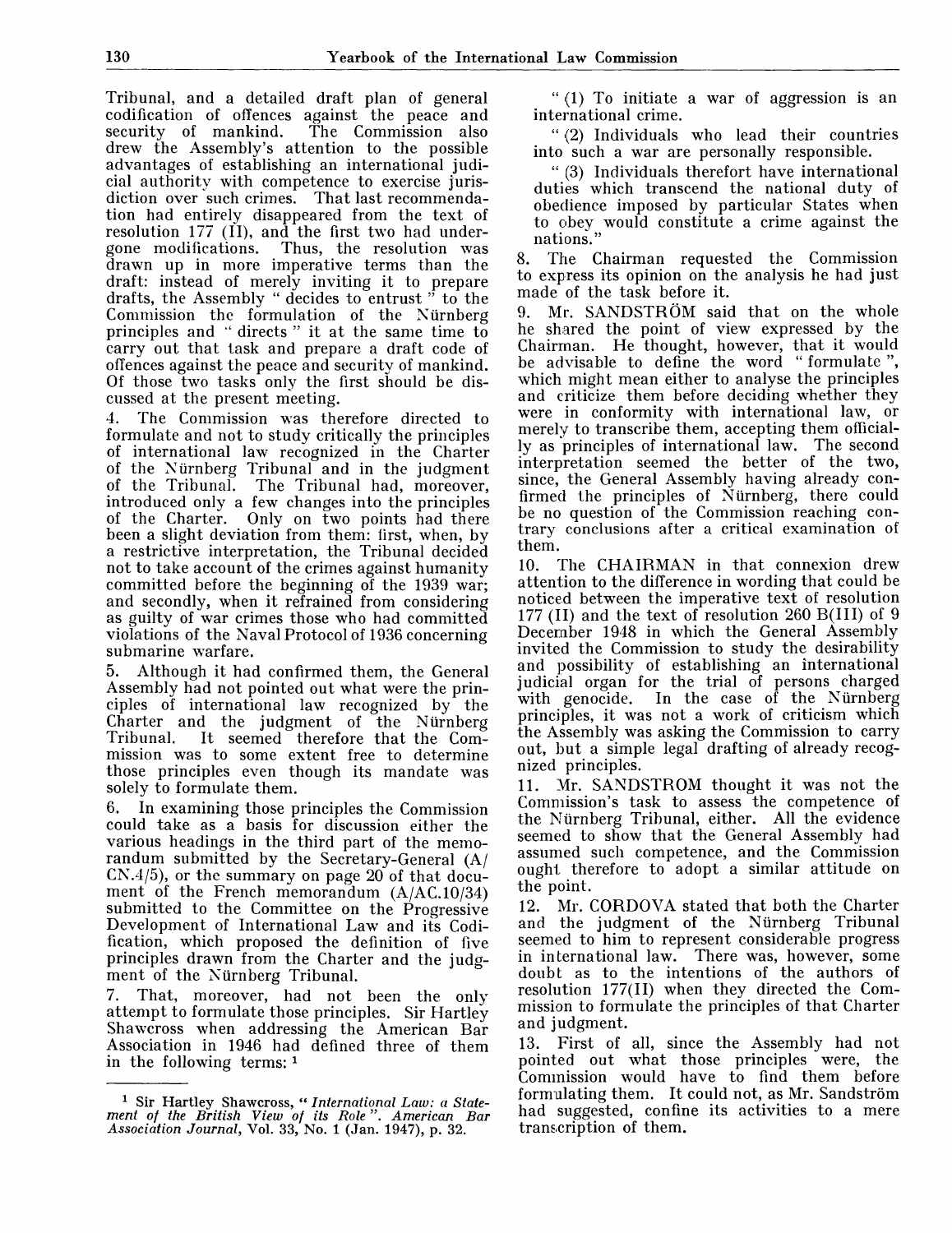14. Secondly, he did not think, as did Mr. Sandström, that the General Assembly had the power to establish principles of international law. In the political field it could state that a given principle was a principle of international law, and its statement would bind the Members of the United Nations, but that would not amount to making that principle a principle of international law. On that point, divergencies of opinion had been revealed during the discussions in the Committee on the Progressive Development of International Law and its Codification. It was characteristic that the original wording of the report advocating a draft convention " in order to give to those principles a binding force for all " should have subsequently simply been suppressed after the representative of Yugoslavia had requested that it should be narrowed down to the expression " binding force for the signatory States  $\overline{P}(A/CN)$ .  $4/5$ , p.  $21$ ). It appeared therefore that although they were at that time already confirmed by the General Assembly, the Niirnberg principles did not yet possess the character of principles of international law, as otherwise it would be easy to lay down that they were binding on all. For this reason he thought that the Commission should extract and formulate the provisions of the Charter and judgment to which it attributed the character of international law.

15. Mr. SPIROPOULOS agreed with Mr. Sandström that the Commission should confine itself to determining the principles proclaimed in the Charter and applied in the judgment. there was any divergence between the Charter and the judgment—and it was known that the Tribunal's interpretation had occasionally narrowed the field of application of the principles of the Charter—he thought that only the principle as applied by the Tribunal should by retained. On the other hand, they could not ignore Mr. Córdova's remark to the effect that the Commission did not have to define all the Principles of the Charter and the judgment, but only those which were principles of international law. The work of the Commission could thus be reduced to that of formulating only the principles which were recognized by the Charter, the judgment and international law.

16. Mr. ALFARO stated that for him the question was very clear. mission's task to find out whether the principles contained in the Charter and the judgment were in conformity with positive international law as it existed before the judgment. Actually, the problem belonged to the field of the progressive development of international law, and it was precisely the Commission's task to formulate principles which would constitute innovations in that law, such as the principle of the international responsibility of the individual for crimes against peace, war crimes and crimes against humanity.

17. Mr. AMADO was of the opinion that the preliminary difficulties arising in connexion with the formulation of the Niirnberg principles could be disposed of during the present session, but that the work of drafting should be delegated to a<br>committee and deferred. The Charter of the committee and deferred. Tribunal included on the one hand substantive provisions some of which were of a general nature (last paragraph of article 6, and articles 7 and 8) and others of a particular nature defining the various modalities of the crime, and on the other hand, provisions relating to procedure and judicial organization. All those principles had been interpreted and defined in the judgment of the Tribunal: it was therefore possible to formulate them clearly and systematically. It would, however, be advisable in the first place to decide to exclude from the formulation everything relating to procedure and judicial organization: such material could be studied at the same time as the second part of item 3 on the agenda.

18. Once that restriction was made, the Commission would have to decide whether the formulation should take the form of a convention or a resolution. The Niirnberg Tribunal had considered that the Charter did no more than embody the principles of existing international law, and the General Assembly had subsequently confirmed those principles: it could therefore be said that they formed part of general international law. 19. Nevertheless, in view of the extended field of application given to those principles by the Tribunal, it would be more appropriate to consider them from the view of the development of international law. He was therefore of the opinion that the principles should be formulated in a convention clearly defining the modalities of the

various categories of crimes described in article 6 of the Charter, together with their extenuating, aggravating or justificatory circumstances. Such a convention as an instrument of progress and penal justice would be more sure than a simple statement in the form of a resolution.

20. That work having been accomplished, it would remain for the Commission to carry out a more lengthy task: that of preparing a draft code of offences against the peace and security of mankind. In that code, to a very large extent, a new law would have to be established. It would certainly confirm some conventions, such as the Convention on Genocide and the convention confirming the Niirnberg principles, but it would also have to contain a general section and, according to the suggestions of some Governments, new criminal modalities. On the other hand, it would exclude all international crimes not directly aimed against the peace and security of mankind, such as the traffic in narcotic drugs, or the white slave traffic, for the repression of which international conventions already existed. Such, he said, was his general idea of the Commission's work in that field.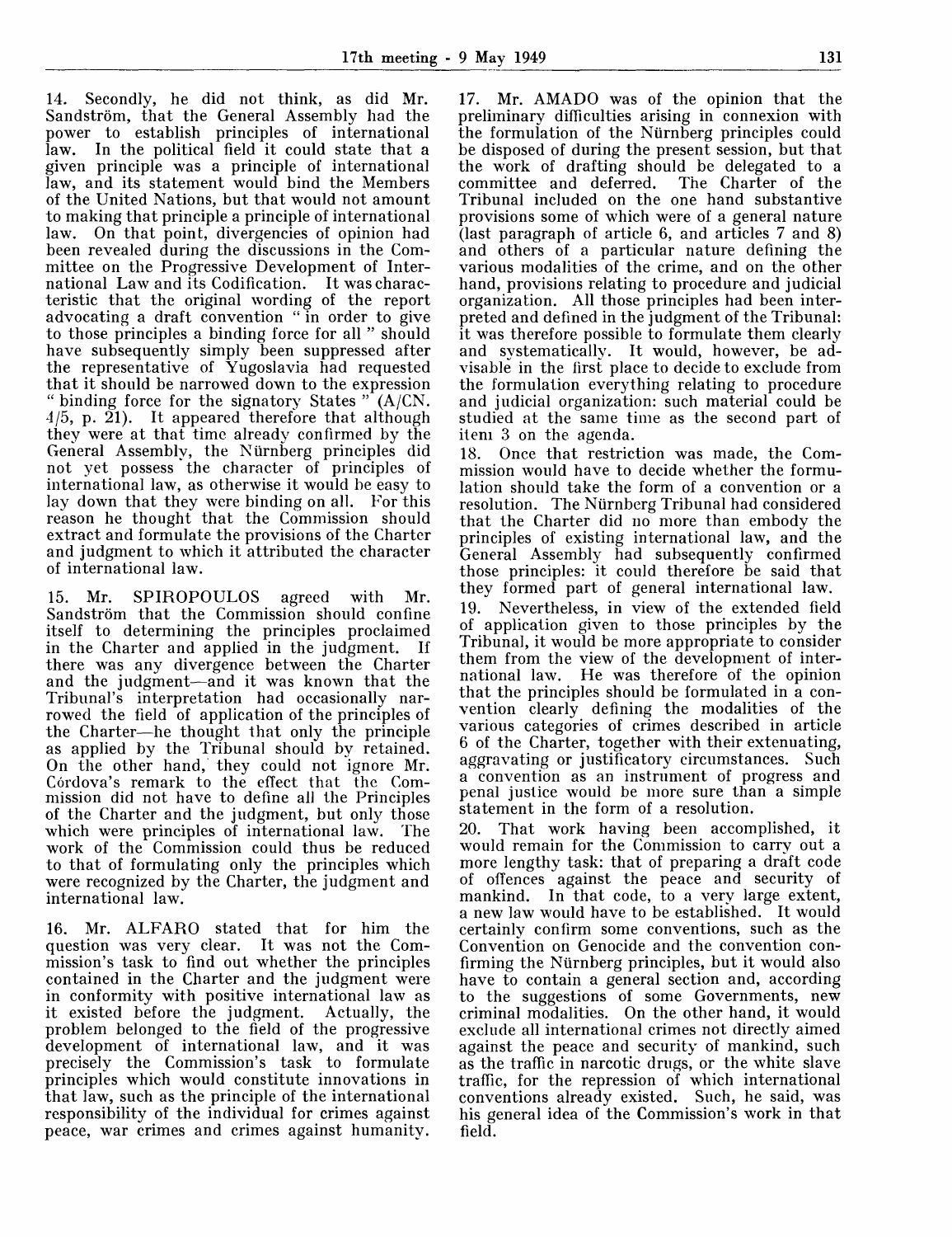21. The CHAIRMAN agreed that the Committee on the Progressive Development of International Law and its Codification had envisaged in its report a draft convention on the Nurnberg principles. The General Assembly had not, however, taken action on that suggestion. The only part of the Committee's proposal which survived in resolution 177 (II) was the second part, which dealt with the draft code of offences against peace and security of mankind. But it was not a question of a convention there either.

22. The Commission was therefore faced with one alternative only: should it formulate those parts of the Charter and judgment of Nurnberg which in its opinion constituted principles of international law, or should it attempt to formulate what the Charter and the judgment recognized<br>as principles of international law? It was the as principles of international law? second course which without doubt was the real task of the Commission: the text of the Assembly resolution was sufficiently explicit on that point. The Chairman also pointed out that the Charter and judgment of the Tokyo Tribunal would also have to be taken into consideration.

23. Mr. SCELLE was of the opinion that although the Commission was not called upon to criticize the principles recognized in the Charter and judgment of Nurnberg, it had nevertheless the right to make reservations. Unless that were so, it would be difficult to understand why the General Assembly had directed a commission of jurists to formulate the principles.

24. Mr. SPIROPOULOS was of the opinion that it was not part of the Commission's task to determine which of the Nurnberg principles were principles of positive international law, but to confine itself to formulating the principles proclaimed in the Charter and applied by the Tribunal. even thought it would be dangerous at the present time to deviate from those principles or to criticize them.

25. He was, moreover, of the opinion that it would not be advisable to take into consideration the judgment of the Tokyo Tribunal, which was not mentioned in the General Assembly resolution. The Commission should confine itself to formulating without more ado the principles which had emerged at Nürnberg, and at Nürnberg alone.

26. Mr. SANDSTROM did not share the opinion that the Commission should formulate all that was in the Charter and judgment of Nürnberg. As a matter of fact, certain parts of the Charter, such as Articles 9 and 10, did not, properly speaking, enunciate principles of international law, and need not hold the Commission's attention. In his opinion, articles 6, 7 and 8 of the Charter were the only ones which contained principles that should be formulated.

27. Mr. SCELLE pointed out he had not advocated a critical exposition of the Charter or the judg-

ment. He remarked that if the Commission accepted without reservation all the principles contained in the Charter, it would be exposing itself to the necessity which might arise, of contradicting those principles, if, later, when drafting a code of offences against the peace and security of mankind, it enunciated different ones. In order to retain its freedom of action therefore, the Commission should expressly state that the formulation on which it was engaged was purely a piece of research work and the Commission did not necessarily accept all the principles it found proclaimed.

28. Mr. YEPES shared the opinion of those who considered that the Commission's sole task was to formulate the principles recognized both by the Charter and the judgment of Nurnberg. That, in his opinion, was the meaning of the word " and " in section *(a)* of resolution 177 (II). He was of the opinion that the principles should be formulated as a declaration rather than a convention, for which it would be more difficult to secure acceptance.

29. The CHAIRMAN pointed out that the Commission was not empowered to draft either a declaration or a convention.

30. Mr. FRANCOIS also thought that the terms of reference of the Commission were very simply and solely to proclaim the principles recognized at Nurnberg. He emphasized the harmful effect on world opinion that would be produced by the doubt the Commission had cast on the very principles on which the judgment had been based and by virtue of which a certain number of the accused had been condemned to death or imprisonment. He stated that the General Assembly had not invested the Commission with the right to review that judgment.

31. Mr. BRIERLY admitted that section  $(a)$  of resolution 177 (II) was drawn up in ambiguous terms and lent itself to differing interpretations. In his opinion, the only consideration that should be borne in mind was that by its resolution 95 (I) the General Assembly had confirmed as principles of international law the principles enunciated in the Charter and judgment of the Nurnberg Tribunal. The Commission's task was not therefore to decide whether a principle enunciated in the Charter or the judgment was really a principle of international law; it must proceed from the assumption that it was such a principle.

32. Mr. CORDOVA found it difficult to admit that the Commission had no other task than that of registering simply and solely, the principles enunciated in the Charter or the judgment of Nurnberg. As a matter of fact, the Commission had a double mandate: to codify the principles sanctioned by positive international law and to formulate new principles arising from the progressive development of international law.

33. Mr. SANDSTROM recalled that the formu-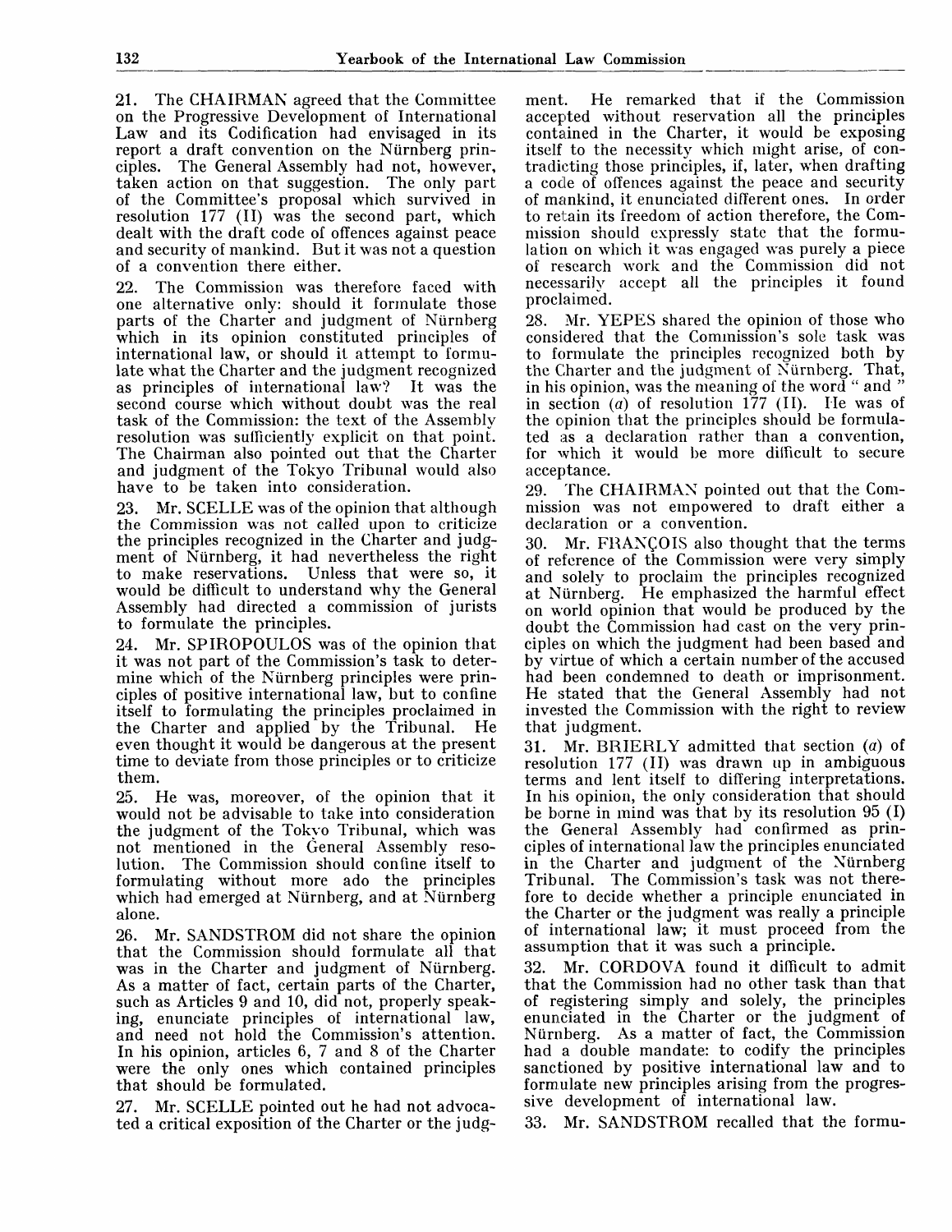lation of the principles enunciated at Nürnberg was only a preliminary stage in the process in the drawing up of the draft code of offences against the peace and security of mankind, which was the Commission's main task. The limited chathe Commission's main task. racter of the Commission's terms of reference as regarded the formulation of the Niirnberg principles should not therefore give rise to astonishment

34. Mr. SPIROPOULOS thought it better to avoid asking whether a given principle existed in positive international law, since the Tribunal had proclaimed that all the principles recognized by the Charter were based on existing conventional or customary international law.

35. The CHAIRMAN proposed that it should be noted in the report that " the conclusion of the Commission is that it is not asked to express any appreciation of the principles applied in the Charter and the Tribunal of Niirnberg as principles of international law. It is asked merely to give formulation to those principles without any indication of their authority."

36. Mr. SCELLE supported that proposal while maintaining the reservation he had previously made.

*The Chairman's proposal was adopted.*

37. The CHAIRMAN noted that the Commission had agreed to confine itself to the principles enunciated in articles 6, 7 and 8 of the Charter. He also emphasized that neither the Charter of the Tribunal nor the Charter of the United Nations defined a war of aggression, and he wondered whether it would not be advisable to include a definition of a war of agression in the formulation of the Niirnberg principles. He also wondered whether the principle of judgment in the absence of the accused enunciated in article 12 of the Charter should not be included in the formulation. 38. Lastly, the question arose as to whether it would be advisable to examine the provisions of<br>the Charter relating to procedure. He recalled the Charter relating to procedure. in that connexion that article 6 of the Charter confined the powers of the Tribunal to crimes committed in the interests of the European Axis Powers. The Commission should therefore decide whether the principles enunciated by the Tribunal were or were not of general application. He pointed out that that question had been discussed at length at the London Conference which had drawn up the Charter of the Tribunal, and thought it would be useful for the Commission to take account of the records of that Conference which were the preparatory documents of the Charter. 39. Mr. SANDSTROM stated that the Commission should not concern itself with questions relating to procedure, just as it should avoid questions relating to the Tribunal's powers. He pointed out that the Tribunal had considered the principles enunciated in Article 6 as of general application.

40. Mr. SPIROPOULOS was of the opinion that

the Commission should refrain from entering into details of procedure. Questions of procedure could be more usefully discussed when the Commission commenced its discussions on the establishment of an international penal court.

Mr. SCELLE remarked that the question of the rights of defence was not a question of procedure.

42. The CHAIRMAN wondered whether it could be inferred from the judgment that the Tribunal had admitted an exception to the principle: *nullum crimen sine lege.*

43. Mr. ALFARO stated that the Commission should confine itself to formulating principles and not concern itself with questions of procedure which would be studied when the establishment of an international jurisdiction was being con-The principles it had to formulate were four or five in number: the principle of individual responsibility for the crimes of an international character enumerated in Article 6 of the Charter; the principles arising out of Articles 7 and 8 of the Charter; the principle of the guilt of persons who have been members of criminal organizations (articles 9 and 10). He thought that to those principles might perhaps be added the principle of guaranteeing the accused a fair trial.

44. Mr. SPIROPOULOS stated that while the defence had maintained that, in virtue of the principle *nullum crimen sine lege,* the acts imputed to the accused were not punishable, the Niirnberg Tribunal had decided that they were guilty on the grounds that those acts were punishable in virtue of positive law; the Tribunal had therefore maintained the principle in question. The Commission could not consider the exception to the maxim *nullum crimen sine lege* as a principle proclaimed at Niirnberg, because the only principles it had to formulate were those appearing in both the Charter and the judgment.

45. The CHAIRMAN considered that the word " and " in section  $(a)$  of resolution 177 (II) meant " and/or ", and therefore the Commission would always be able to formulate a principle recognized in the judgment even if it was not included in the Charter, or conversely.

46. Mr. SCELLE did not share that point of view.

47. Mr. CORDOVA stated that since the purpose of the formulation was to prevent international crimes, it was advisable to enunciate the greatest possible number of principles, whether they were drawn from the Charter or from the judgment.

48. Mr. BRIERLY stated that the Tribunal had emphasized that the principle *nullum crimen sine lege* was not an absolute rule, but that even if it had been, yet that principle had not been violated.